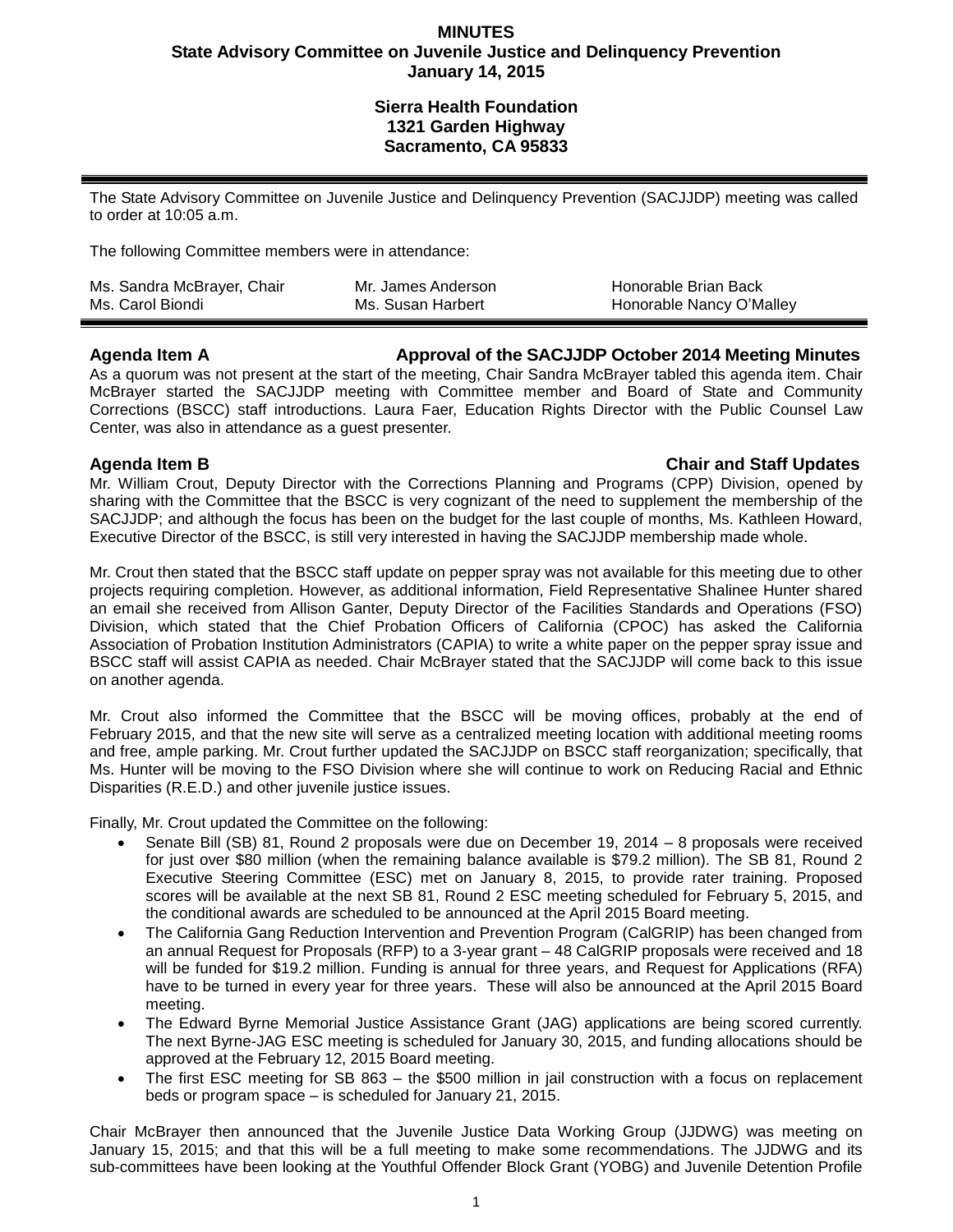Survey (JDPS) data, and trying to figure out what gets reported, what is duplicative, etc. The JJDWG has a tight turnaround, as they have reporting requirements due on April 30, 2015, so JJDWG updates will not be presented to the Committee until the March 18, 2015 SACJJDP meeting.

Field Representative Helene Zentner of the CPP Division then updated the SACJJDP on the Mentally Ill Offender Crime Reduction (MIOCR) grant, as follows:

The money for MIOCR is in the 2014/2015 state budget – \$18 million for 3-year grant projects split equally between adults and juveniles at approximately \$9 million for each. BSCC staff recently informed the California State Sheriffs' Association (CSSA) and CPOC about language in the legislation which states that the county sheriff and chief probation officer *each* have to chair a strategy committee to form a plan for applications for the adult and juvenile sides respectively. There are specific individuals identified in legislation that need to be, at a minimum, included in these committees; the committees can be co-joined if the county wants to submit both an adult and juvenile application. The BSCC wanted to get this information to the counties before the RFP was released so that counties could begin their planning process.

The MIOCR ESC met in November 2014, and the RFP will go before the Board at the February 12, 2015 Board meeting for approval. If approved, the RFP will be released the following day, February 13, 2015, with be a seven and a half week solicitation to the field. The MIOCR ESC will have a rater training and the ESC will be bifurcated; half of the ESC members will rate the juvenile proposals/half will rate the adult proposals. In June 2015, the recommendations from the MIOCR ESC should go before the Board for a July 1, 2015 contract start date.

Legislation also states that although the funding is for three years, the counties have to submit what their plan will look like for four years, and that the county must come up with, at a minimum, a 25% match. The RFP is for the first year, with an RFA for the following two years. It is not an automatic funding; it will be at the discretion of the BSCC to ensure counties are doing what they said they would do as a plan, as a county, in their applications.

#### *Ms. Carol Biondi requested that BSCC staff send Committee members a copy of the legislation with the strategy committee's required membership; Ms. Helene Zentner stated that she would.*

Ms. Biondi also asked about large, medium, and small counties. Ms. Zentner answered that there is no set-aside for small, medium, or large counties, but counties can submit co-applications. Ms. Zentner also shared that there is a "targeted" funding cap and if the county goes over that amount, the need has to be clearly justified. It will be at the discretion of the MIOCR ESC to make sure what is included in the county's budget clearly fits the need described in their statement.

Chair McBrayer then updated the Committee on the reauthorization of the Juvenile Justice and Delinquency Prevention Act (JJDPA), which expired in 2007 and has not been reauthorized since 2002 *[legislation was introduced in December 2014 that would reauthorize the JJDPA]*. The four big changes in the JJDPA for the states are: 1) brain science, 2) gender-specific services, 3) truancy, and 4) R.E.D. For the first time, brain science is referenced in the JJDPA (looking at the fact that young males typically do not have some decisionmaking processes in place until the age of 25 or older). Also identified in the JJDPA is gender-specific services. Additionally, there is a three-year window in the JJDPA that closes the loophole for truancy – states will not be able to incarcerate a young person for a violation of a court order if the precipitating event was about school attendance or truancy. This is written into the JJDPA with a three-year phase-in. Finally, the federal change from Disproportionate Minority Contact (DMC) to R.E.D. is included in the JJDPA, with language about having an oversight body, looking at policies and practices that are disparately impacting youth, and the change to race and ethnicity, not just youth of color.

Additionally, Chair McBrayer informed the Committee that Mr. James Anderson from the Anti-Recidivism Coalition (ARC) has been nominated to serve at the federal advisory level and that nomination is moving forward.

Regarding the upcoming agenda item with the Juvenile Justice Standing Committee's (JJSC) recommendation, Chair McBrayer clarified that the SACJJDP's goal is to work in concert with the JJSC to have a stronger voice. When the JJSC has a recommendation, they will come to the SACJJDP for support and vice versa, so there is a much broader coalition of stakeholders across the board who are talking about youth issues. Chair McBrayer further mentioned that due to the recent changes in the SACJJDP's membership (resignations/vacant slots), those vacancies have given the SACJJDP a lower number for their quorum, so the Committee is still moving forward and making motions. Additionally, the SACJJDP is trying to work in concert with the JJSC, building the momentum of juveniles through both committees.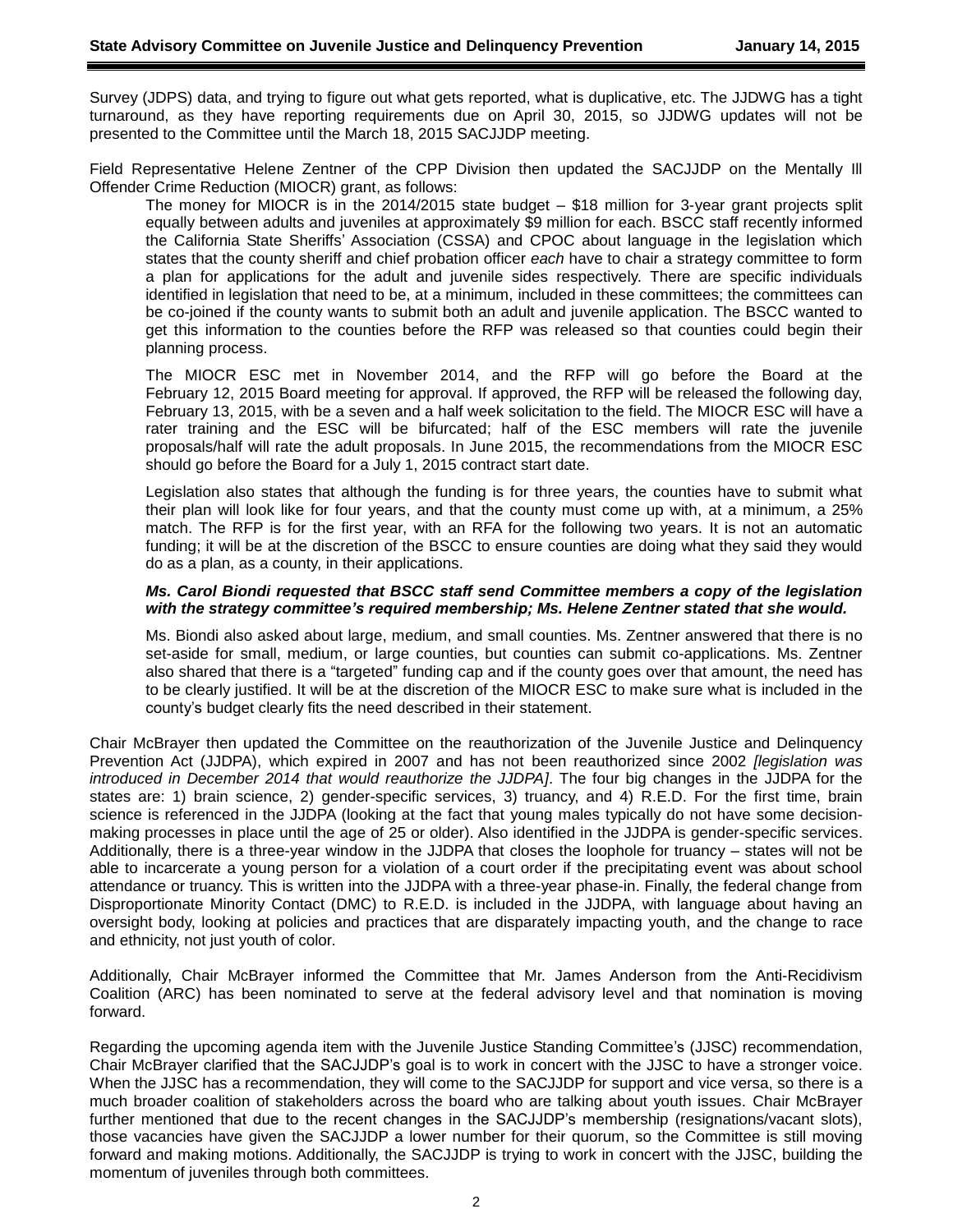Finally, Chair McBrayer referenced the BSCC staff changes Mr. Crout mentioned earlier. Chair McBrayer informed the Committee that she will be working with Ms. Howard, Mr. Crout, and Ms. Hunter to determine what this reorganization will look like and what it will mean for the SACJJDP support; she committed to bringing this information back to the March 18, 2015 SACJJDP meeting.

# **Agenda Item C Review of Proposed Legislation for Support or Opposition**

Chair McBrayer mentioned the passing of SB 1296 and SB 1111, as well as SB 1038, which is a significant bill for the sealing of records. Then, Chair McBrayer spoke about Assembly Bill (AB) 80, which has been introduced to form an interagency taskforce on the status of boys and men of color in California. Ms. Hunter also informed the Committee that current language in AB 80 identifies the BSCC as leading that effort. Chair McBrayer committed to keeping the SACJJDP abreast as more bills are introduced.

# **Laura Faer, Education Rights Director of the Public Counsel Law Center, Agenda Item D Presented 'Improving Educational Outcomes for Youth on Probation'**

Ms. Laura Faer presented on legislation passed in 2014 that will have a significant impact on youth coming into the juvenile justice system, as well youth already in the system, as follows:

- AB 420 basically eliminates expulsion for willful defiance and disruption and also eliminates in- and out-of-school suspensions for kindergarten through third grade students. There were over 600,000 suspensions in California in the 2012/2013 school year, 43% of these were for willful defiance/disruption. Research show that even one suspension makes it three times more likely that a young person will to end up in juvenile justice system, so there is a very close connection between school push-outs/suspensions and juvenile justice contact. The shift is to move the focus from removal from school and get schools to concentrate on alternatives that work/hold young people accountable while making the school climate/culture better. This bill expires in three years, so monitoring/implementation is being focused on; sharing of any successes or difficulties in its implementation would be appreciated.
- SB 1111 has a number of provisions, but the primary piece relates to county community schools (schools run by the county office of education). The biggest change is in the context of a Student Attendance Review Board (SARB); specifically, when there is a recommendation that a child be transferred, the district has to make certain that before there is a transfer the school is accessible to the family, there is an available space for the student, and that the school meets the educational needs of the student. This requires the school district doing the transferring to assess if it is in the best interest of the student. The other change is that it permits the return of a child to another appropriate school the semester after the semester they entered a county community school. This bill also states that if a student wins their expulsion hearing, they have the right to return to their school of origin or negotiate another placement, and it clarifies that youth on probation cannot be transferred by their probation officer – the probation officer can make a recommendation, but the education rights holder must consent to the transfer.
- SB 1296 went into effect on January 1, 2015, and states that youth can no longer be incarcerated for missing school.
- AB 2276 requires the county office of education and probation department to come together and create joint policies for the educational transition of youth leaving a juvenile facility. This also creates a statewide committee lead by the California Department of Education (CDE), with support from the BSCC, to examine policies and develop recommendations related to transitions, looking at best practices statewide. It also: 1) clarifies existing law – ensuring that students in juvenile court school have the right to immediate enrollment in a district school, 2) ensures partial credit laws are all applicable and need to be applied to same or similar courses (not to electives), and 3) provides for school of origin protection that allow youth (with some caveats) to return to their school of origin unless they were expelled.
- Proposition 47 provides a potential funding stream, with 65% of the 2016 funding going to the BSCC to administer a grant program to public agencies aimed at supporting mental health treatment, substance abuse treatment, and diversion programs, etc. The JJSC passed a motion to make a request to the BSCC that a good percentage of this funding go toward juveniles and that the money given in grant programs will reach juveniles/use best practices. Ms. Faer's request to the SACJJDP was to join the JJSC's letter to the BSCC, as well as also potentially making a statement about this funding source getting to California's juvenile population.
- Local Control Funding Formula (LCFF) is a new funding regime in California that creates a weighted student formula. Chair McBrayer shared that this is the biggest change in education since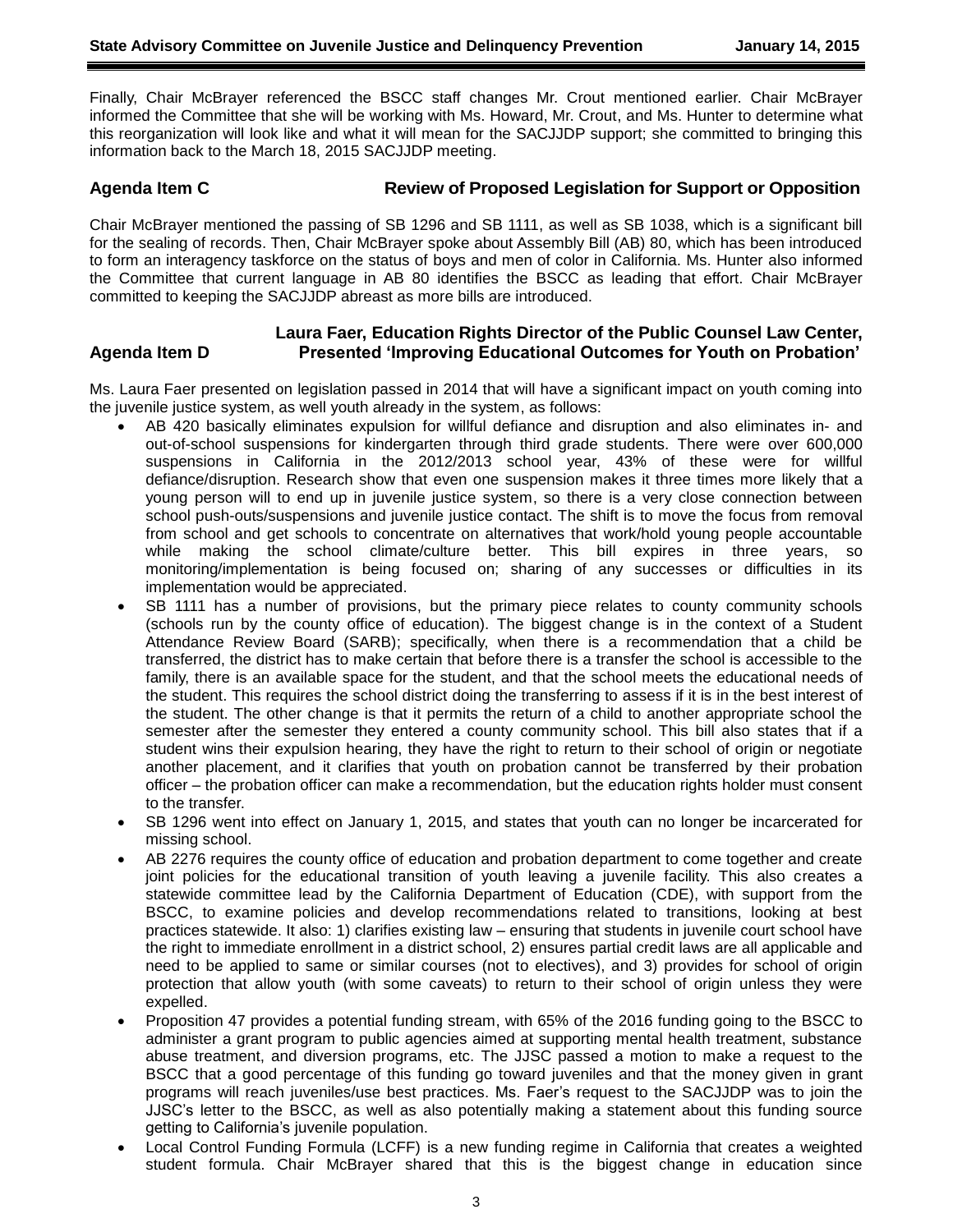Proposition 13. Ms. Faer explained that this creates funding streams; all districts will have a base amount of money and will then get additional funding for students with the greatest needs (e.g., foster youth, low-income students, and English learners). There is more flexibility on how the districts decide to spend the money, but they have to have a local control accountability plan in which they set out how they are going to spend that money. This is a three-year plan that has to be updated annually by the districts. The district has to set goals not only for the overall student but also for disaggregated students and state what they are going to spend to reach those goals. Chair McBrayer shared that this eliminates rigid categories and allows local determination of appropriate use of funds for individual district needs. Ms. Faer shared that although probation youth have very unique needs, right now not all probation youth are covered in LCFFs; only probation youth placed in group homes are included in LCFFs. Ms. Faer asked if the SACJJDP wanted to lend their support to the cause of including all probation youth in LCFFs.

Following the presentation, there was a group discussion about AB 2276, the way the legislation is structured, and how successful partnerships with probation, district attorneys, etc., will be necessary for the success of this venture. Since the SACJJDP examines policies/recommendations and has members from the bench, district attorney's (DA) office, etc., the question was raised if there had been any discussion with the BSCC executive staff about having the SACJJDP working in concert with the CDE, especially since the SACJJDP already has several partner projects with the CDE.

#### *Chair Sandra McBrayer asked the Committee if they felt the SACJJDP should be the entity to work in concert with the CDE on the AB 2276 project, and DA Nancy O'Malley and Judge Brian Back agreed that would make sense. Field Representative Coleen Stoner of the CPP Division also volunteered to serve as assigned BSCC staff to the AB 2276 group.*

Chair McBrayer then summarized the recommendations Ms. Faer presented to the SACJJDP:

1. Cosign a letter with the JJSC that a portion of the Proposition 47 funding go to meet the needs of the juvenile population.

*DA Nancy O'Malley moved to support this recommendation and Mr. James Anderson seconded the motion; all were in favor, none were opposed, none abstained.*

2. Support for juvenile justice youth inclusion in LCFF.

#### *Ms. Carol Biondi moved to support this recommendation and Ms. Susan Harbert seconded the motion; all were in favor, none were opposed, none abstained.*

The following suggestions were also presented by Ms. Faer to the SACJJDP:

- 1. Request that Committee members get the word out to their counties about AB 2776 and make certain counties are using joint transition policies. *[From Ms. Faer's PowerPoint]* "AB 2276 implementation in counties, request joint transition policies be developed and review existing ones and outcomes."
- 2. *[From Ms. Faer's PowerPoint]* "Ask Districts and County Offices to report on their plans to implement SB 1111 and status of returning students (who would like to come back) from County Community Schools."

There was additional group discussion about how information on legislation gets to the affected parties (e.g., the bench, probation, and school districts) and how the SACJJDP can become more proactive and provide best practices. Chair McBrayer stated that the topic of best practices dissemination will be included on the agenda for the next SACJJDP meeting, to include discussion on how the SACJJDP can play a role in helping regions know what is happening, what bills have passed, and what is out there that will impact them.

# **Consider for Adoption, the Juvenile Justice Standing Committee's Motion Agenda Item E for a Standing Juvenile Justice Agenda Item with the BSCC Board**

Chair McBrayer covered the recommendation from the JJSC that the SACJJDP adopt a motion to present to the Board that asks for juvenile justice issues to be a standing agenda item on the BSCC Board agenda. To clarify, the intent is not to have five committees present report-outs. The agenda item would be on the topic of juveniles not on the committees, so it could be that the SACJJDP has nothing to present, it could be that the BSCC queries all the committees and none have anything to present, or it could be that someone has something to put forward for discussion and/or approval. However, it would be where there is a standing agenda item for juveniles for any of the committees or multiple committees to have a place to present their issues/work; the agenda item would have to be on a pertinent issue, something substantive, to make it a very clear conversation about what the issues are.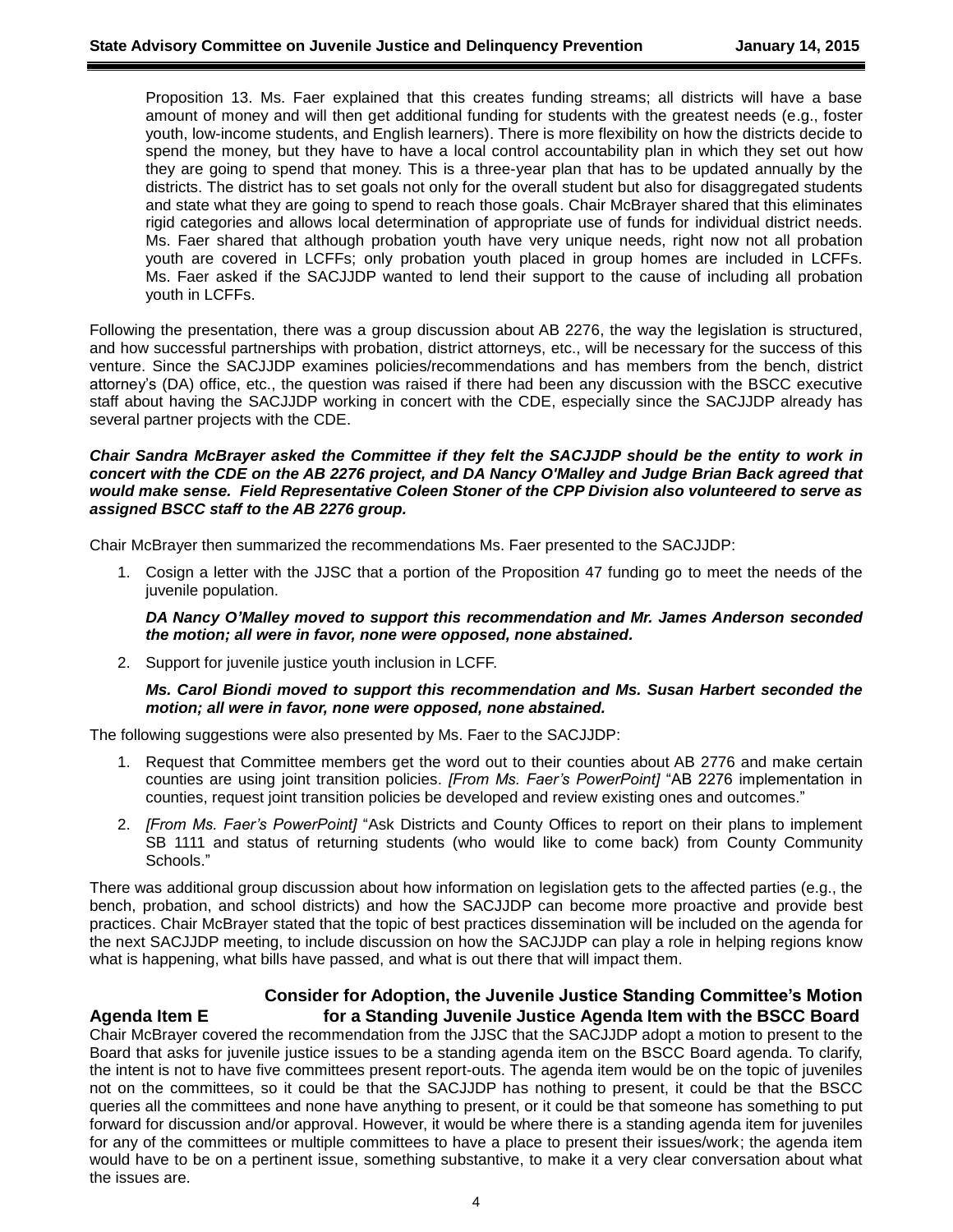*Judge Brian Back moved that the SACJJDP adopt the JJSC's motion for a standing juvenile justice agenda item with the BSCC Board and Mr. James Anderson seconded the motion. Chair Sandra McBrayer asked for questions. Ms. Susan Harbert asked if the SACJJDP had an issue could they speak to Chair McBrayer to bring it to the JJSC; Chair McBrayer identified that she would bring items to the JJSC. All were in favor of the motion, none were opposed, none abstained.*

Chair McBrayer closed by stating that the SACJJDP will tell the JJSC they will co-sign the letter and make that recommendation to the Board.

### **Title II Formula Grant Federal Solicitation and Agenda Item F Executive Steering Committee Update**

Field Representative Shalinee Hunter of the CPP Division shared that the Title II Formula Grant federal solicitation usually comes from the Office of Juvenile Justice and Delinquency Prevention (OJJDP) in the spring, but this year it is likely to be a little different as last year was an augmentation. To try to get ahead of the solicitation, there are several areas being concentrated on in alignment with the SACJJDP's focus on evidence-based practices (EBP) and R.E.D. The four R.E.D. grantees (Mono, Stanislaus, Santa Barbara, and San Joaquin County) only needed approximately \$648,000, so approximately \$300,000 was left over. The R.E.D. committee met to discuss what to do with those funds and their recommendation to the SACJJDP is that this money be reallocated toward a sustainability approach for the original 13 R.E.D. counties. In essence, to bring back their DMC/R.E.D. stakeholder committees and develop a plan in terms of what they might need/what would be most beneficial in sustaining their projects. As the needs of the first five awarded counties might be different than the second seven awarded counties, the R.E.D. committee suggested developing a menu and offering \$20,000 to \$40,000 depending on county size. Chair McBrayer clarified that counties would be given a list of options to choose from through their local assessment to say want they wanted to do (e.g., a series of trainings, education, etc.). Ms. Hunter then presented that the R.E.D. committee was also requesting approval to allocate approximately \$10,000 to do a pilot project with law enforcement in the Bay Area for a leadership academy dealing specifically on race/ethnicity in communities of color. This would be made up of law enforcement officers at various decision-making levels (e.g., line staff, police on the street, sergeants, etc.) that have participated in a leadership program already.

Ms. Hunter further shared that the Title II Formula Grant ESC is scheduled for January 23, 2015, with Judge Brian Back as the chair and Mr. James Anderson as a member of the ESC. This ESC will be deciding which program purpose areas within the Title II Formula Grant they want to focus on that are aligned with EBP and R.E.D.

Ms. Hunter and Chair McBrayer summarized staff's recommendation that the SACJJDP approve the two primary components to the Title II and R.E.D. plan for 2015, which is doing some work with law enforcement and working with the 13 previous counties for a menu-specific application process; this will then go to Board in February 2015 for approval.

*Ms. Carol Biondi moved to approve the staff recommendation and Ms. Susan Harbert seconded the motion, Chair Sandra McBrayer recused herself and Judge Brian Back abstained; all remaining were in favor, none were opposed.*

# **Youthful Offender Block Grant /**

# **Agenda Item G Juvenile Justice Crime Prevention Act Data Update**

Field Representative Kimberly Bushard of the CPP Division presented an overview on the YOBG and Juvenile Justice Crime Prevention Act (JJCPA), including similarities and differences, as follows:

- Annual Expenditure Plans: For both YOBG and JJCPA, every participating county is required to submit an expenditure plan to the BSCC each funding cycle, in which the counties lay out for the upcoming fiscal year what their plans are in their respective applications. These are due on May 1, 2015 for both programs. One interesting distinction is that for the JJCPA, counties are required to have a juvenile justice coordinating council with multi-disciplinary representation; that body deliberates about the juvenile justice priorities in their county and how the funding plan will be put together. For YOBG, there is no such required planning body or process.
- Reporting of Actual Expenditures and Performance Outcomes: For YOBG, counties complete expenditure and performance outcome reports and submit these electronically to the BSCC on Excel and Word forms. For JJCPA, there is an automated component where counties are able to access a portal through the BSCC website where they can enter their data online. Once the fiscal year is concluded, counties have a few months to report their data to the BSCC. YOBG data is due on October 1, 2015, and JJCPA data is due October 15, 2015.